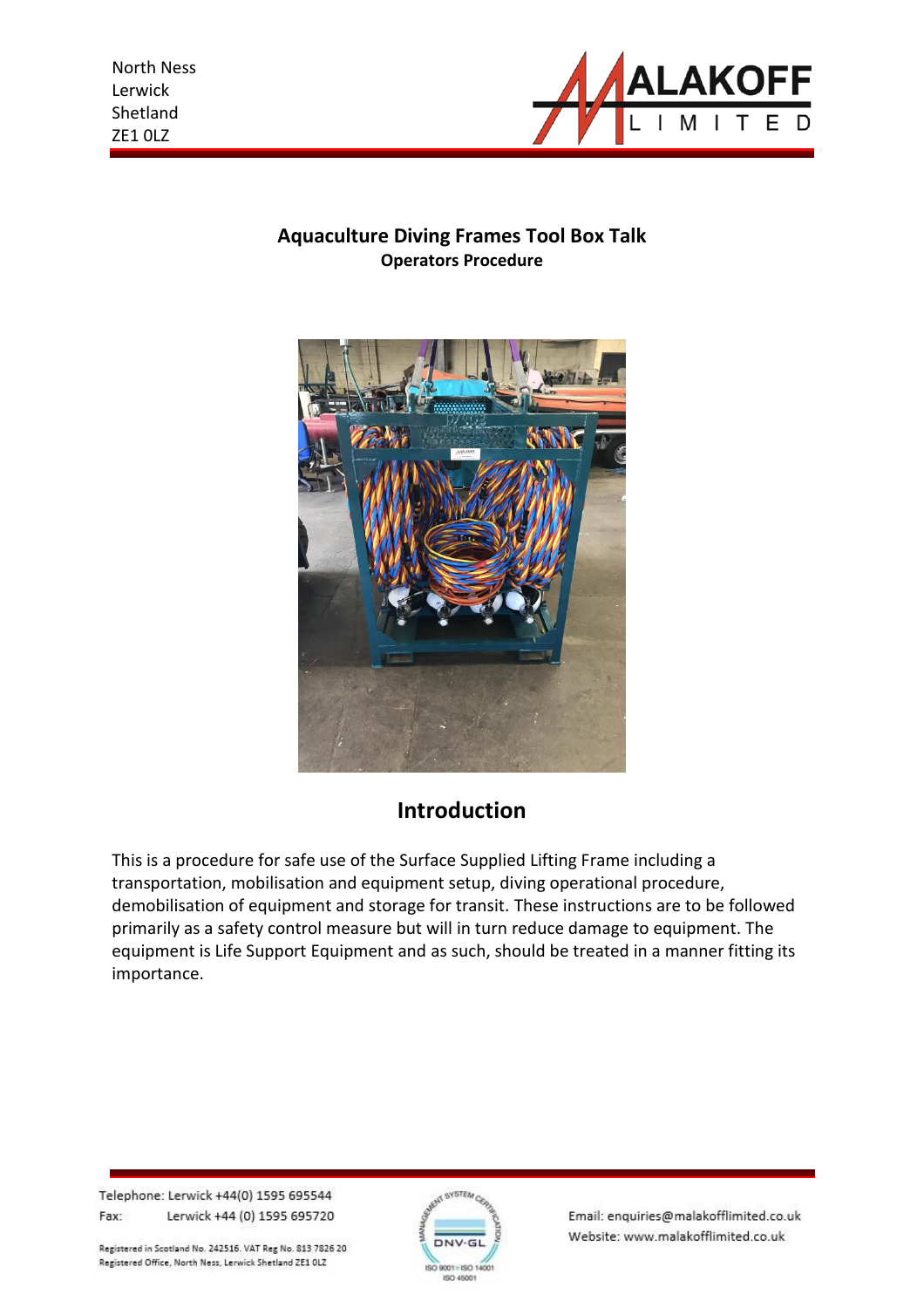

# **Operating Procedure**

**Step 1 – Moving the Frame from yard floor to Trailer.** The frame should be lifted using the forklift and should only be lifted using the Fork Toe Pockets only. The operator should carry out a brief visual check of the frame and its surroundings prior to the lift and exercise good special awareness when carrying out this task. The Trailer should be opened from the side and prepared prior to any lift. The Frame should then be lifted and placed on the trailer inside the securing points so that it can be secured on completion of the lift after the frame positioning.

**Step 2 – Securing Frame to Trailer and Trailer Inspection.** Once the frame has been placed in its resting position on the trailer, it should be secured using a ratchet strap and the internal securing points. The straps should be secured round the feet of the frame to the internal securing points. Once the ratchets have been secured, they should be visually checked by another member of the work party prior to the trailer being in transit. The side doors of the trailer should be shut and secured.

**Step 3 – Trailer Connection and Trailer board.** Once the trailer is loaded and the checks have been completed, it should be connected to the van. When the trailer has been hitched to the van, and trailer board connected then a final visual check of the trailer and lights check should be carried out along with the van checks prior to transit.

**Step 4 – Positioning of Trailer for unloading of equipment on arrival on Site.** When arriving on site then the Trailer should be placed in position for unloading. When unloading on Piers or finger jetties then a member of the dive team should check for any obvious obstruction on the pier and guide the driver to the vessel ready for unloading. When the trailer is in position for the Frame transfer to the vessel and the van has stopped, then all covers and fastenings may be removed. The Cover requires 2 personnel,1 at each side to remove it due to the tight fitting. Once removed, it should be placed in the van securely. (At no point should covers for plant be left in the trailers.)

Telephone: Lerwick +44(0) 1595 695544 Fax: Lerwick +44 (0) 1595 695720

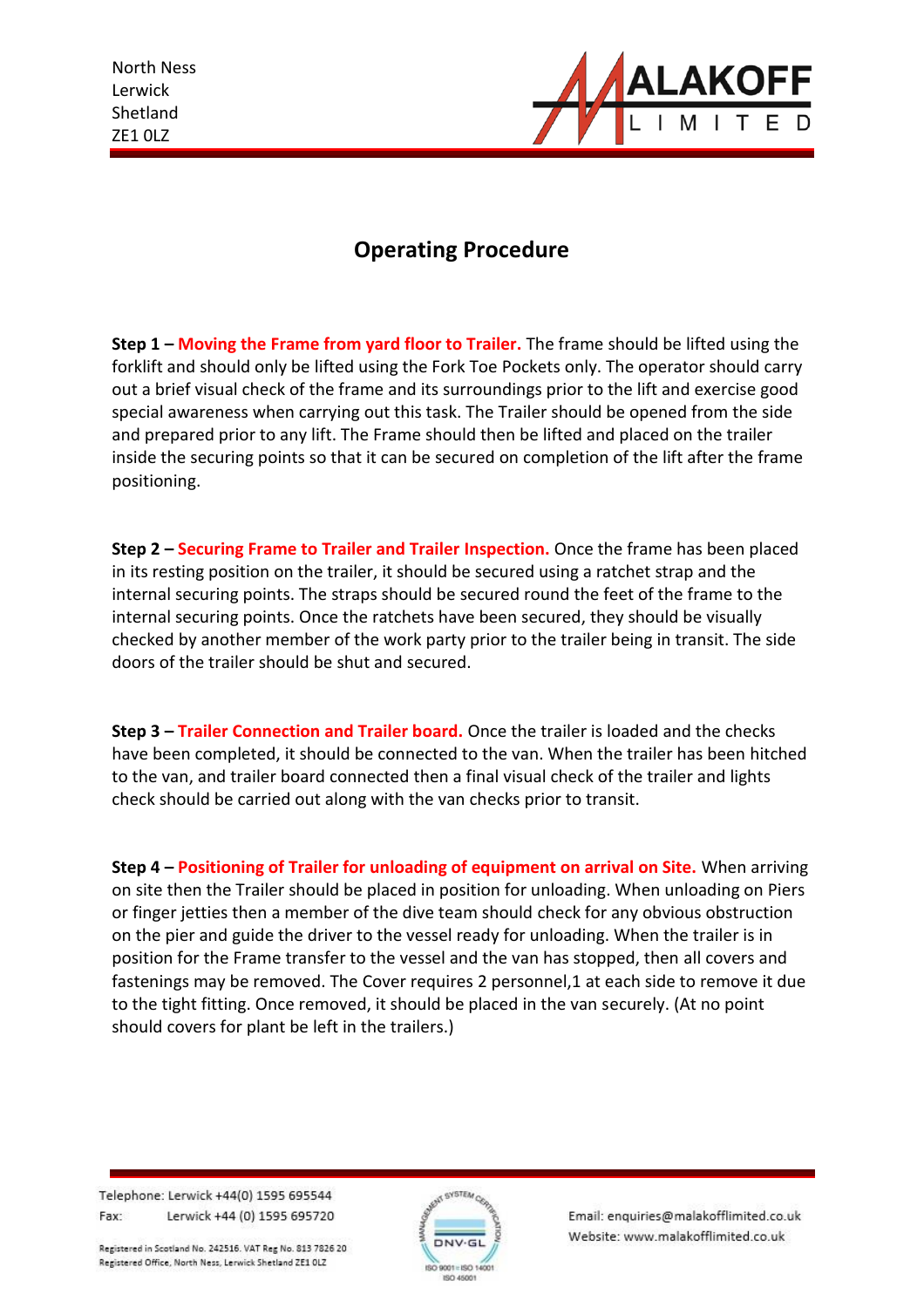

**Step 5 – Safe lifting of Frame and Lifting Equipment Visual inspections.** On the top of the frame is a Certified lifting arrangement for the safe lifting of the Frame from the trailer to the Vessel. This is a 4 leg Certified lifting arrangement, secured to lifting eyes by shackles. These shackles have a pin, securing nut and retaining pin. All 4 of these shackles need to be visually inspected prior to any lift taking place. A visual inspection is required of the strops to check for any integrity damage on all 4 legs of the arrangement. The Masterlink connection arrangement needs to be checked, all fixings appear to be secure, and that the Masterlink is in good condition with no obvious deformation or integrity damage.



The above pictures show how the various parts of the lifting arrangement should look. Once these checks have been completed, then the Frame should be prepared for lifting. It is important that the rigging is not twisted and is only lifted from the designated central Masterlink as shown in the picture on the right.

A tag line should be attached to the Frame at any of the lower corners to control the lift from trailer to the vessel/resting place. When the frame is in position, the lifting arrangement should be removed from the crane, and placed in upper tray.

Prior to any lift taking place, a visual inspection should be carried out of the frame to insure there are no loose items on the frame of which could cause a 'Dropped Object Risk' during any planned lift. A plan should be agreed on arrival on site with the Contractors Client Representative or Skipper as to where the frame will be landed on the deck of the vessel and the work party should be informed of this prior to any lifting operations commencing. Good communication between all personnel is imperative. No personnel should be situated under any suspended loads.

Note – At no point should the lifting arrangement be removed from the frame unless being changed out due to reportable damage for replacement or removed for periodic Inspection by a competent person.

Telephone: Lerwick +44(0) 1595 695544 Fax: Lerwick +44 (0) 1595 695720

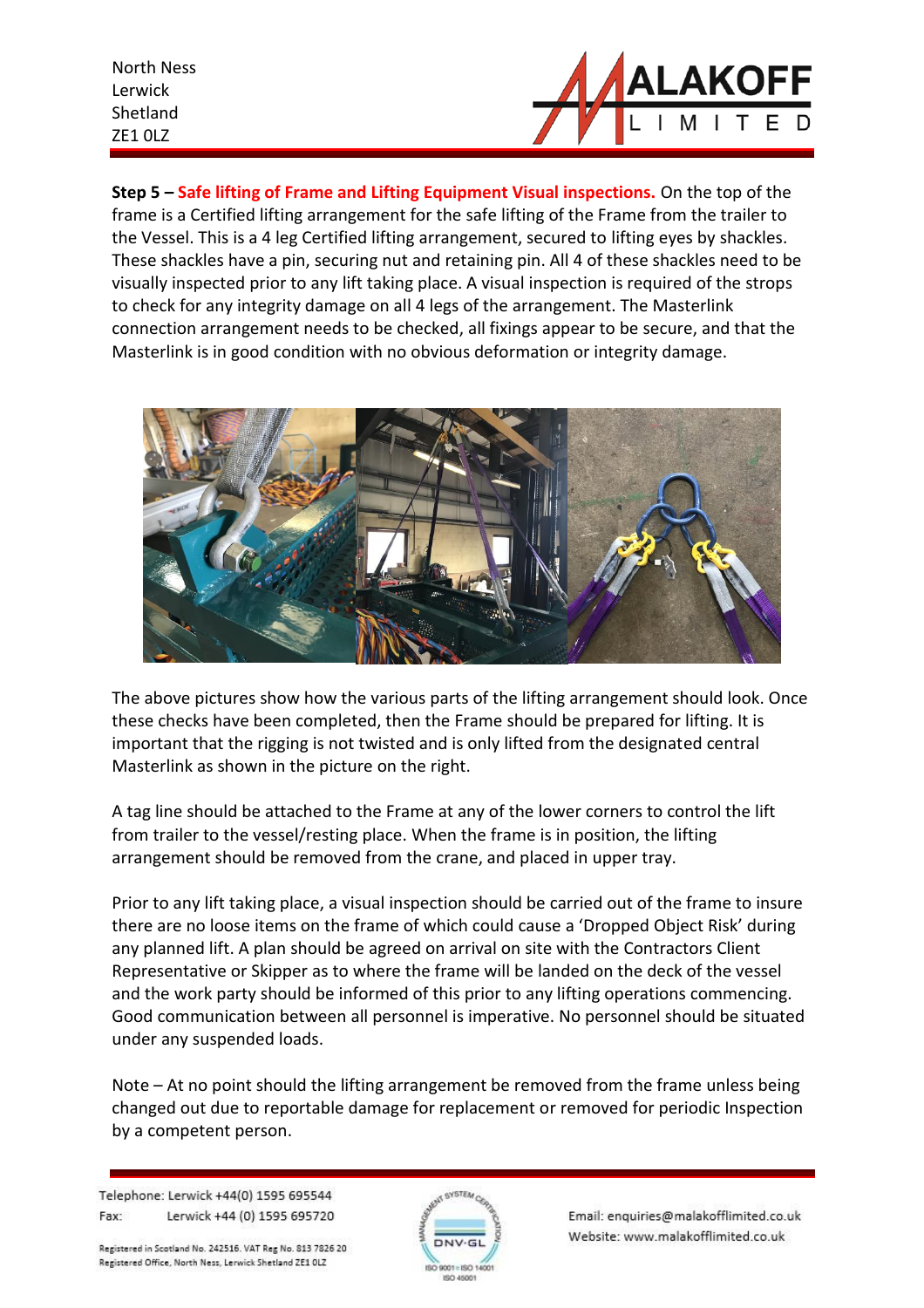

**Step 6 – Setting up of Diving Equipment on Vessel.** The Panel can be set up in 2 configurations. The HP Hoses allow for the panel to be set up on the Panel Frame or can be set up in a Cabin/Wheelhouse. The HP Backup bottles whips are Orange. The HP Backups are split by manifold to Diver 1 and Diver 2. All hoses are labelled in relation to the Panel. You should check the correct fitting and label matches the Panel and fixings prior to attaching and tightening of the hose to the connection to avoid damage to fixings. All panel connections should be tightened up by hand and nipped up using an appropriate Shifter/Ring Spanner that is fit for purpose. If in doubt as your Diving Supervisor for assistance.

Note – If required, an alternative HP Back Quad can be used as Primary or Backup. The Diving Supervisor can decide as to which source he or she uses as the primary air source. If using the Frame HP bottles then this should be noted on the daily Operational Dive Report Form 154 and all diving personnel on site should be made aware of this in the daily TBT Form 62.

Telephone: Lerwick +44(0) 1595 695544 Fax: Lerwick +44 (0) 1595 695720

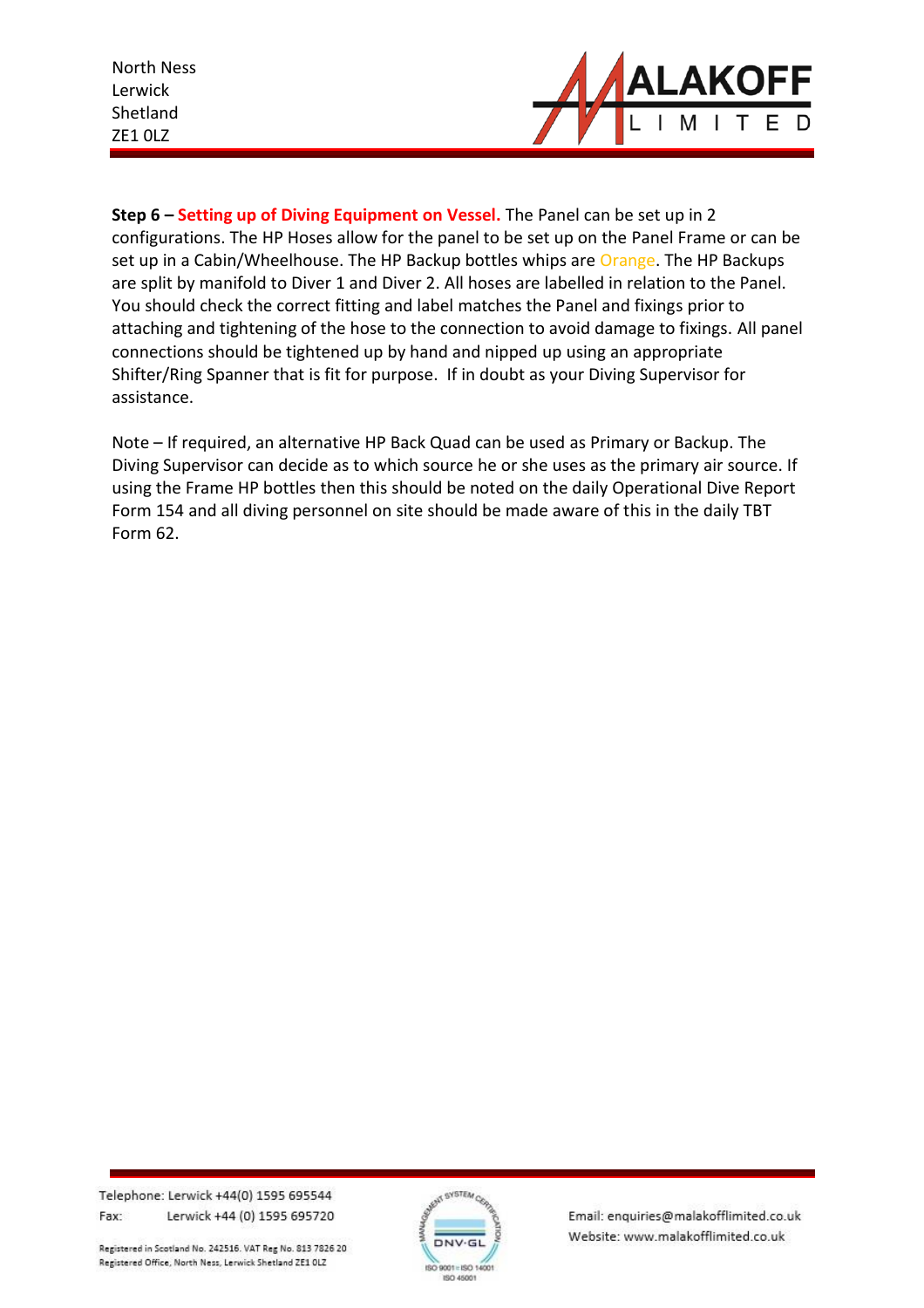



### **Connecting the Umbilical, Camera Connections, Communication Cables, and Pnuemo.**

**Diver 1 and 2 Main Air Umbilical – Blue Pneumo Panel Connection – Yellow Camera C-Technics Dive Control System Connection – Orange Communication Cable – Red**

The above photo shows you the Panel end of the connections. When setting up the diving equipment and attaching hoses it is important that the equipment is installed with Tools that are fit for purpose to avoid damage to fixings, that all protective covers are looked after and attached when the hoses are disconnected and are installed with care. Should any issues or defects be noticed with the equipment then these should be highlighted to the Diving Supervisor Immediately.

The Camera Connection should be connected to the C-Technics Box C-Vision Box which is labelled. When connecting the Camera Umbilical to the Box, you should check the plug alinement as this plug has a guide pin located at the 12 o'clock position. This should be checked prior to instillation. Care should be taken when installing the male umbilical end and at no point should this fitting be forced to seat with the female box end of the connection due to risk of damage to either the umbilical fixings or box.

Telephone: Lerwick +44(0) 1595 695544 Fax: Lerwick +44 (0) 1595 695720

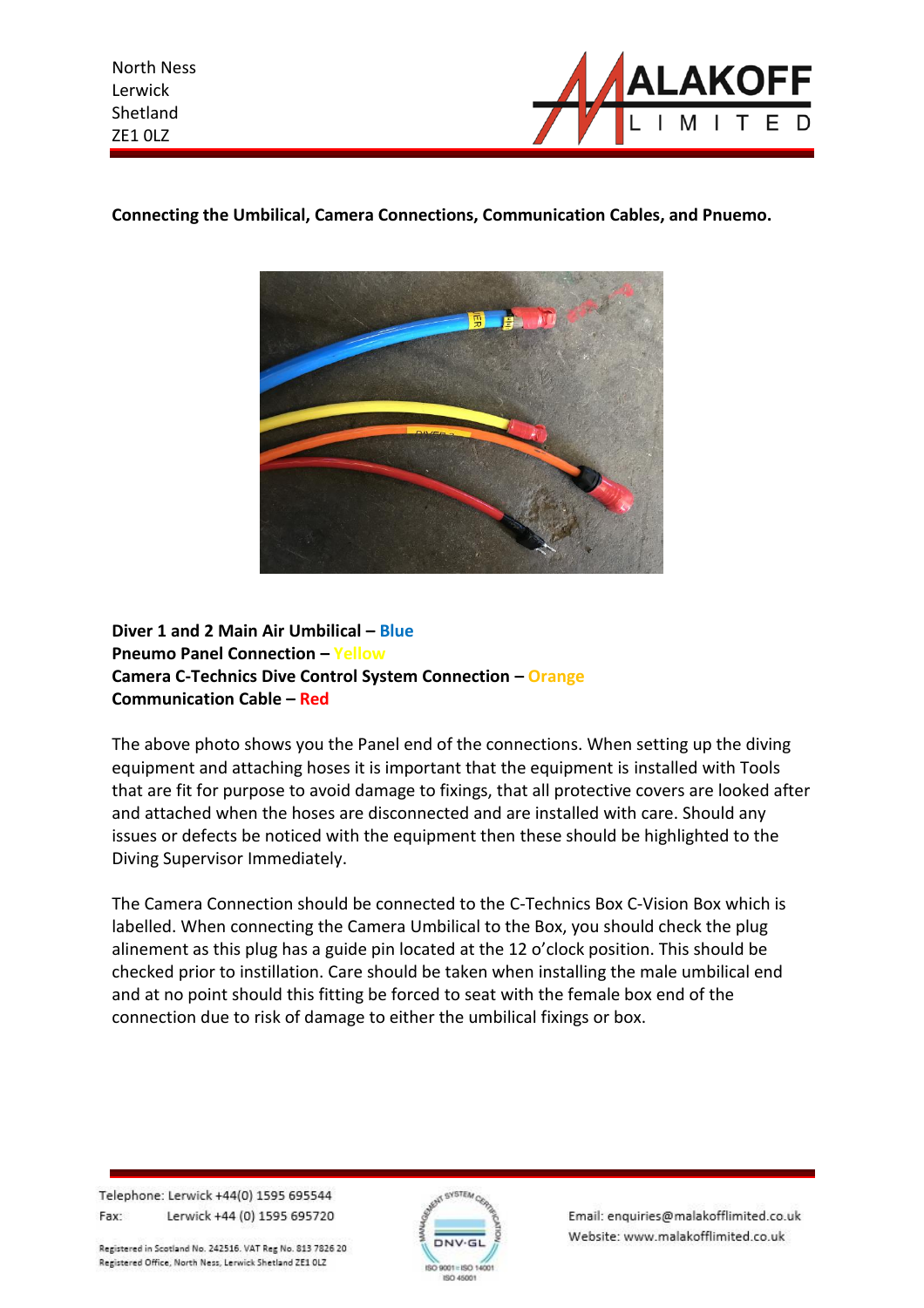



The above Picture shows the labelling of the female ends of the C-Technics C-Vision Box with the Upper Fitting Being the AC Power and the Lower fitting being the Camera Umbilical Fitting. You will notice the internal seating on the female ends which should be checked and matched up appropriately. The AC Power Input lead is Yellow. This should be visually inspected prior to use and placed in placed in the Peli case when not in use.





The Red Communication Connection should be connected to the Comms Box. Care should be taken That Diver 1 is plugged to Diver 1 input and likewise for Diver 2. These are labelled and a Comms check on both Divers will be carried out to function check these prior to any Diving operations commencing. Above is a photo of the Comms Boxes highlighting the Diver 1 and 2 Comms Cable inputs for both the SMP and Chamber Oceanic Boxes.

Telephone: Lerwick +44(0) 1595 695544 Fax: Lerwick +44 (0) 1595 695720

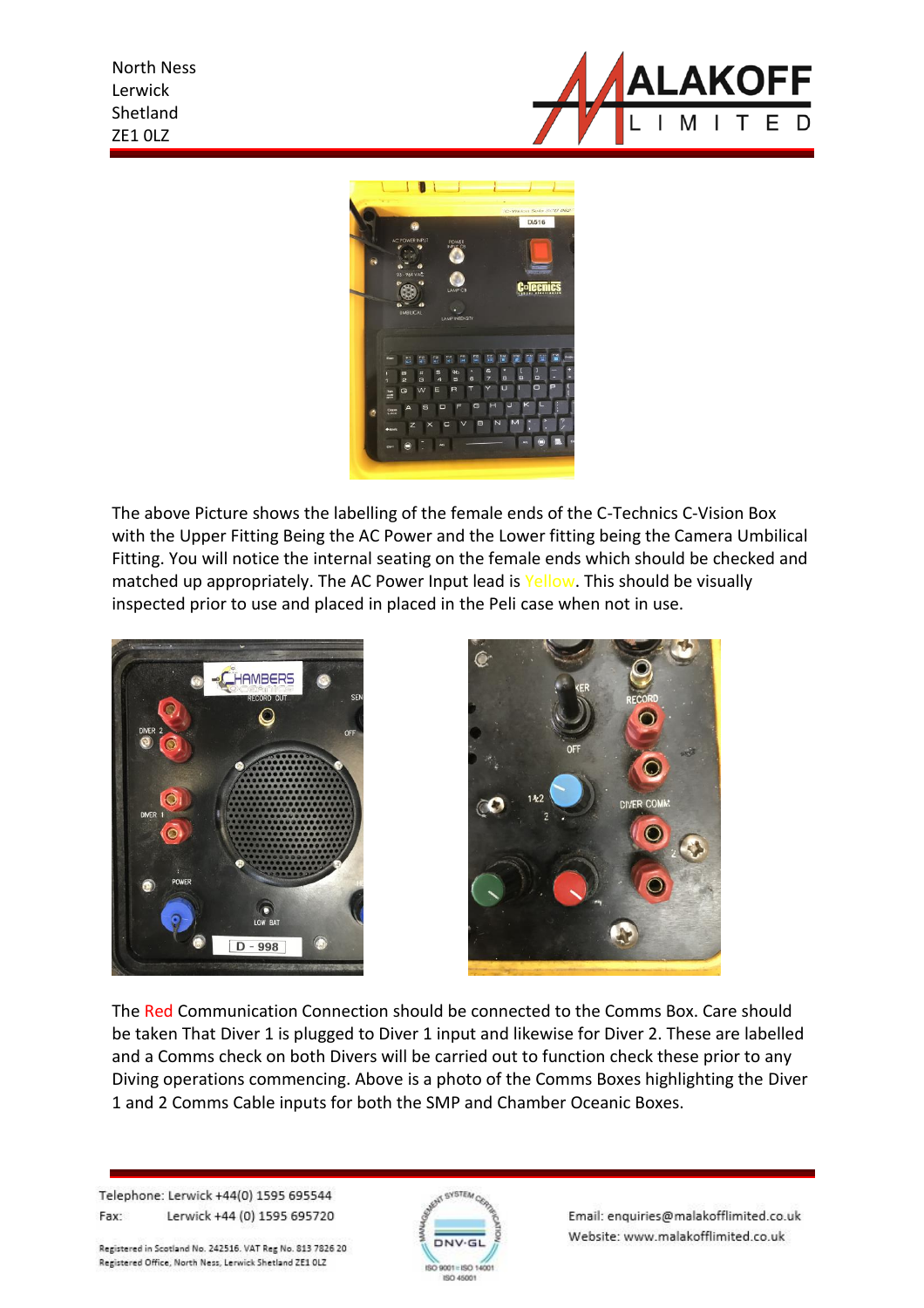

#### **Connection Arrangement**



The above picture shows the configuration of the Diving Panel and hoses as they are fitted while sat on the Panel shelf on the frame. Ideally the Panel and C-Vision Box can be used on the frame in good conditions, but where it is practicable then should be used in a Wheelhouse or Shed to protect all equipment from the elements. Prior to installing any equipment on the vessel, it is important to get permission from the contractor to install before beginning any wheelhouse instillations.

Telephone: Lerwick +44(0) 1595 695544 Fax: Lerwick +44 (0) 1595 695720

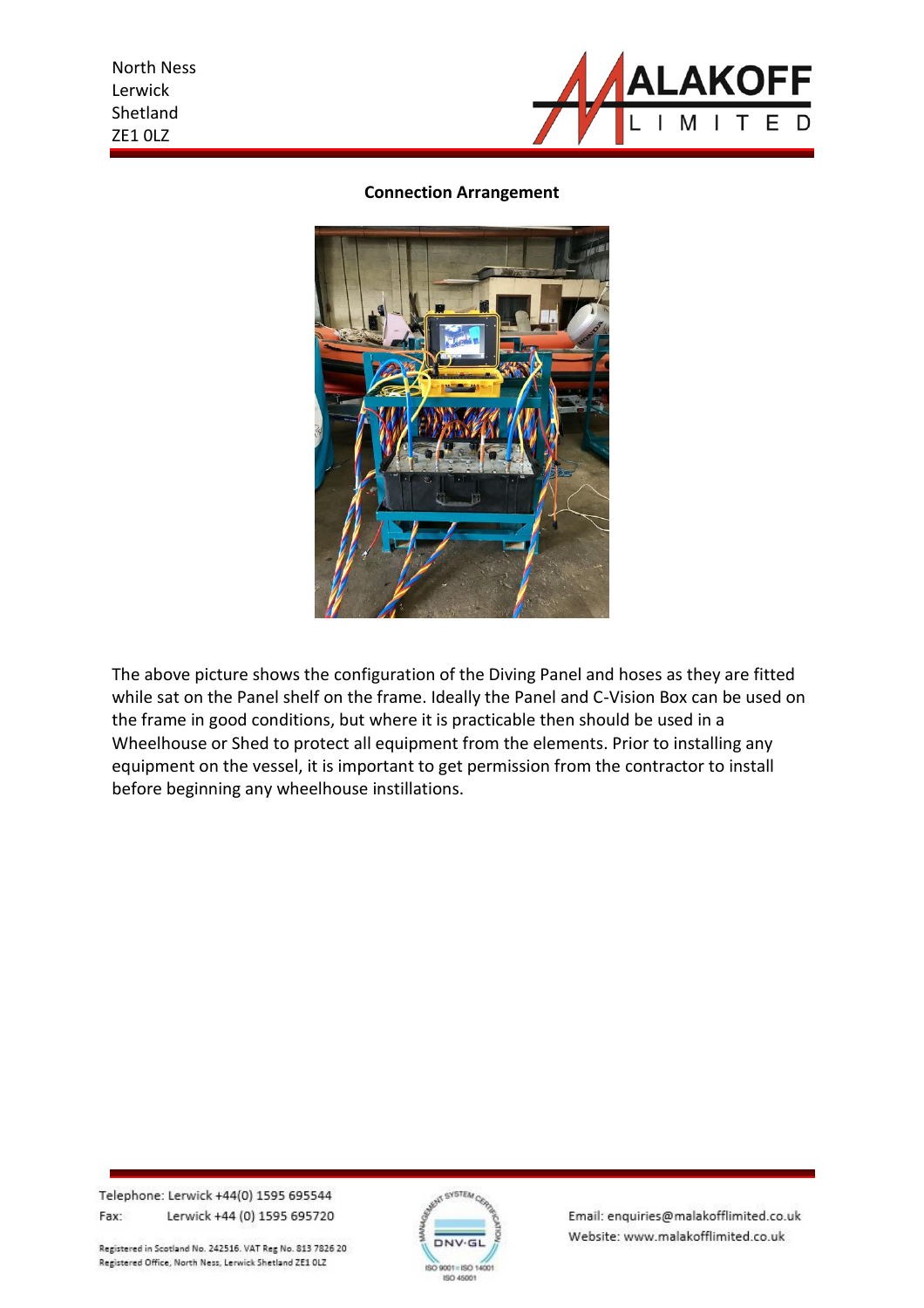

**Panel Checks –** The Panel should be visually inspected prior to use. On the panel, Valve and all gauges will have Calibration stickers which are Black and White. These have them a Date which the Gauge or Valve was Calibrated and a date when this is due for Test. Check that all are in date prior to commencing diving operations. Should and Issues be found with the labelling, then the Panel not be used and you should report this to the Diving Foreman/Dive Technician immediately.



**HP Bottle Bank Diver 1 and 2 –** Each Divert has 2 bottles assigned to each. These have been split via manifold. Each of these Bottles should be opened fully with the valve turned half a turn back. Whip Checks have been installed on the bottle to the hose and this visually confirmed prior to any pressurisation of Hoses. Should this not be the case then a competent person may disconnect the hose using a Shifter or Spanner which is fit for purpose. Should you be unsure on how to do this or have any issues then seek guidance from your Diving Supervisor.

**Regulating the Panel –** The Panel has in built regulators of which you can see in the above Panel Photo. The HP Backups require regulated to 10bar. The Regulator is clearly marked Increase and Decrease. You can see the pressure Output in on the Gauge located above this regulator. Be aware that the Panel is fitted with internal blow off relief valves which are set at 15bar. Take care when setting these.

Note – The Compressor output is set to 10.5bar. This is the recommended pressure for running the Kirby Morgan 18 and 28. The Compressor Relief Valve is set to 11bar.

When the Panel is not pressurised then the Manufacturer recommends that the Internal Regulators are wound off.

Telephone: Lerwick +44(0) 1595 695544 Fax: Lerwick +44 (0) 1595 695720

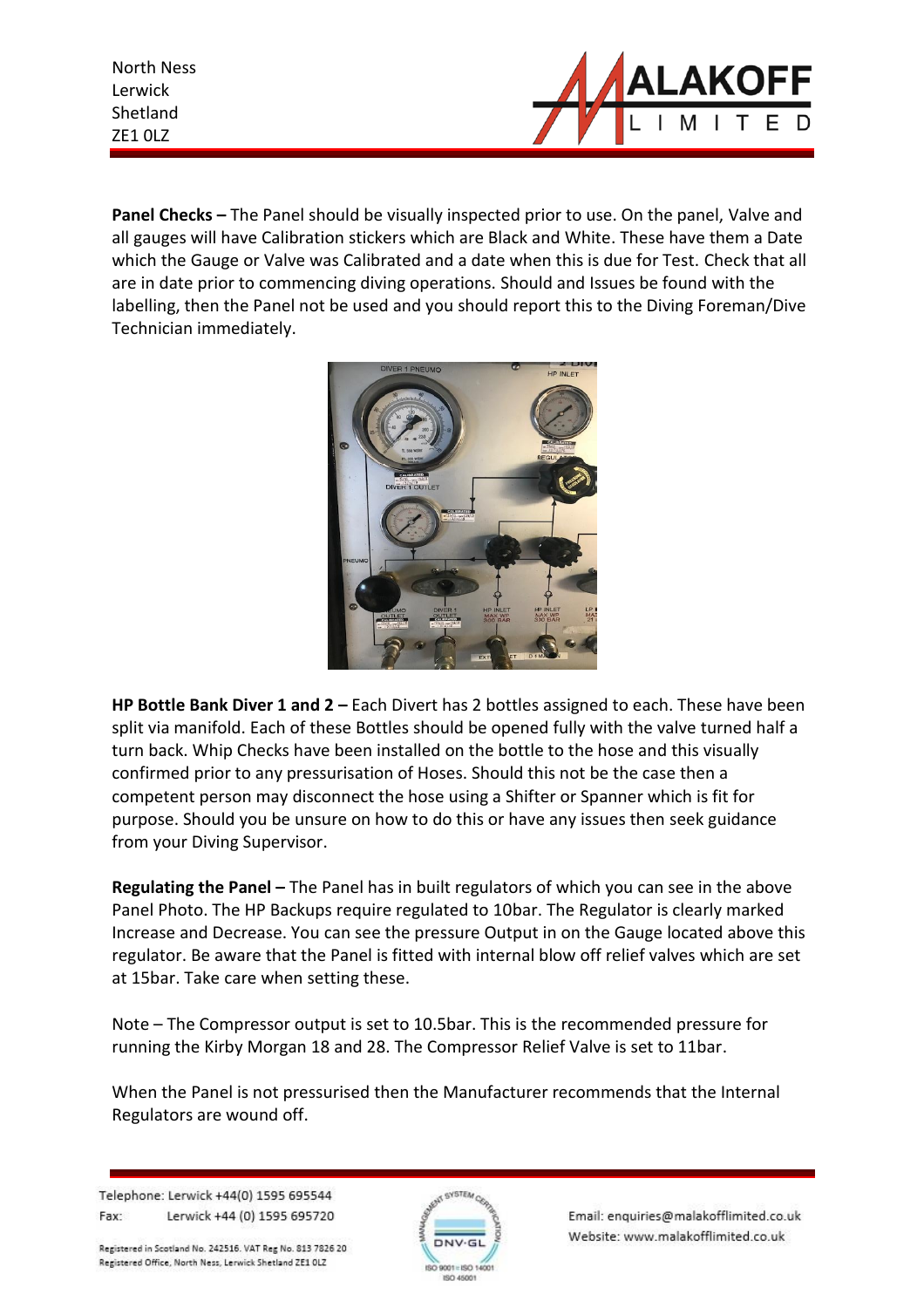

**HP Hose –** The HP Hoses (Orange) that connect the HP Back Up Bottles to the frame should be attached to the panel with care taken that they are connected to the relevant inlets on the panel which are clearly labelled. These should be hand tightened by hand on the male fitting and then nipped up using a fit for purpose shifter or ring spanner.

**Umbilical End –** The Umbilical ends should be attached to the Panel. The umbilical female fitting should be attached to the male fitting on the panel. This should be tightened by hand and the nipped up using a fit for purpose shifter or ring spanner.

The Footprint of the Surface Supplied Frames is slightly larger than a fish bin, and in most instances, will be able to sit in the areas where the equipment has historically been located.

**Pneumo End –** The Pneumo fittings on both Diver 1 and Diver 2 Umbilical's should be attached to the male fitting on the Panel.

**Compressor Hose –** The compressor hose (LP) should be connected to the LP Input located at the centre of the panel. Care should be taken that the fitting is secure prior to being pressurised.

### **Compressor Checks and Start Up – (See Supporting Paperwork)**

**Umbilical Blow Through -** Once all Air inlet hoses have been connected to the panel then the umbilical require blown through. Avoid using HP Backup Bottles in the frame to preserve them for primary use only. Using the LP Air supply, you should turn on the Main Air on at the LP. Make sure that the umbilical you intend to blow through is securely in hand of the tender and this has been verbally confirmed. Once this has been confirmed then the Umbilical can be pressurised to begin the blow through. This should take 15 seconds to complete. Once this has been carried out on both Diver 1 and 2, then the Umbilical is ready for instillation to the Hat.

**KM 18 Instillation –** Hat Instillation to be carried out by a competent person following the Manufacturers Recommended Instillation Procedure. If there are any doubts about the instillation of the Hat, speak to your Diving Supervisor immediately for Guidance. **(See Kirby Morgan Band Mask KMB-18 A/B and KMB-28B Operations and Maintenance Manual Chapter 5.0 Pages 37 to 41)**

Telephone: Lerwick +44(0) 1595 695544 Fax: Lerwick +44 (0) 1595 695720

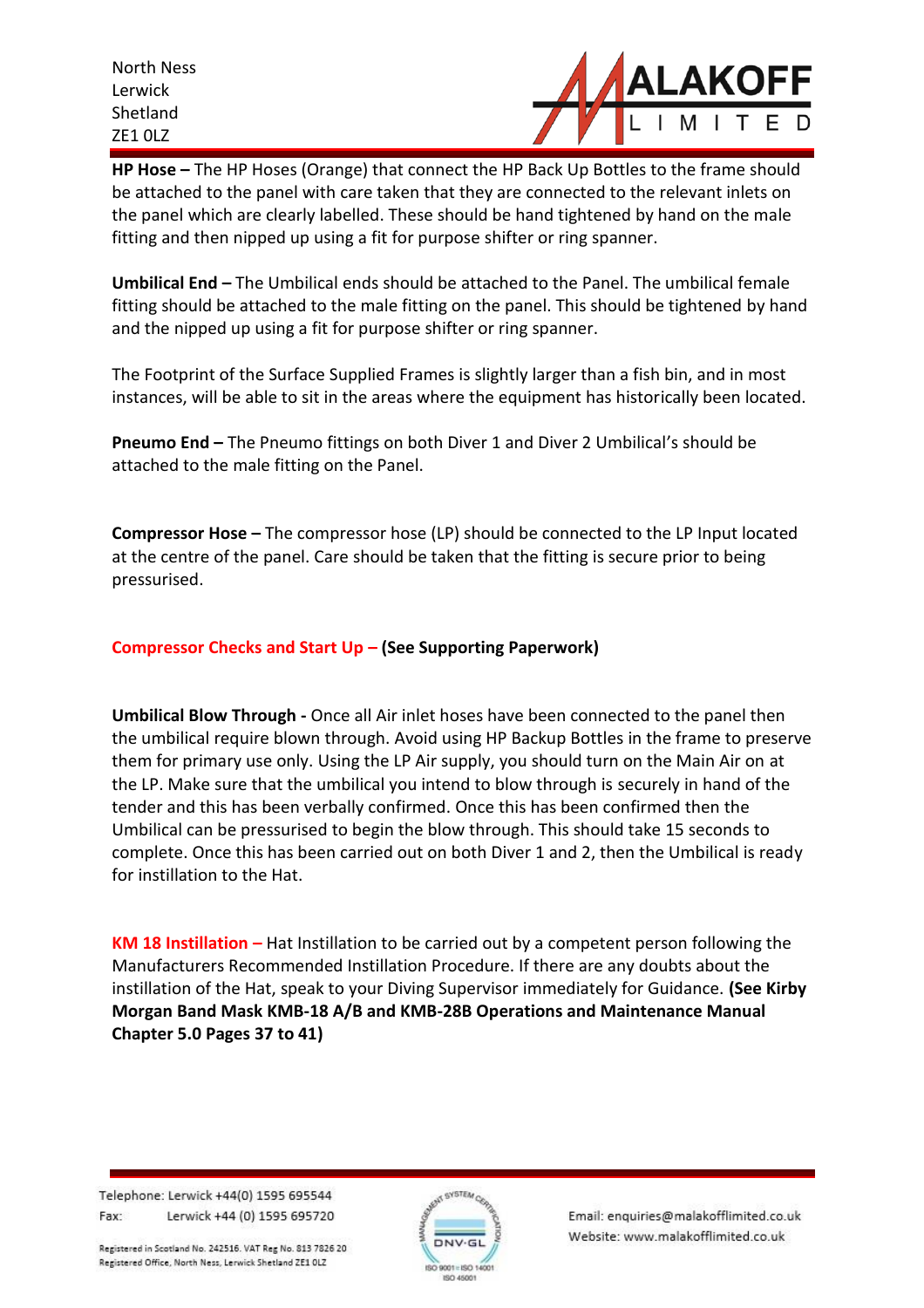

**Hat Checks -** Once all Diving Hats have been installed, then a comms check is required prior to any Diving Operations commencing. The Camera on Diver 1 should be checked that it is working correctly on the C-Vision Box and it should be confirmed that the Camera is orientated correctly. A hat function test including the Nonreturn Valve should be carried out on completion of these checks. The Hood on the Band mask should be visually inspected and Retaining Band and Band Keepers checked. **(See Kirby Morgan Band Mask KMB-18 A/B and KMB-28B Operations and Maintenance Manual for reference)**

**AR-Vest Checks –** The vests should be visually inspected prior to Diving Operations beginning. A visual inspection of the Buckles, Webbing, Weight Arrangement and Release Mechanism is secure, and the Bail out bottle is secure. Make sure that a knife is in the harness, and a rescue strop is in place on the Standby Vest. The Lifting points on the shoulders should be checked and any visual damage should be reported to the Diving Supervisor Immediately.

**Recovery Lifting Sling Checks –** The Purple Recovery Strop requires a visual inspection. The Webbing should be check for any obvious signs of integrity damage, Master links integrity checked for any obvious deformation or fracturing, and that all Clips are able to operate freely. Any damage found should be reported to the Diving Supervisor and a Malakoff Defect Report (Form 55) should be filled in.

**Note –** Divers and Tenders should make sure that the appropriate Weights are in the Vest prior to the Diver entering the water. As a rule of Thumb, you should always have to little weight and request the tenders to supply pocket weights when in the water should you require. This reduces the risk of the Diver being over weighted causing potential risks due to being negatively Buoyant. As the Diver you should be aware of your Vest requirements prior to getting dressed in.

Note – The contractor is the client, and therefore reserves the right as to where the equipment is situated and installed on the vessel. The Diving Supervisor should liaise with the Client to find a suitable laydown area for the frame that will not be affected by any potential Vessel Simultaneous Operations that may impede any of the work party or place anyone at Risk during Diving Operations.

Telephone: Lerwick +44(0) 1595 695544 Fax: Lerwick +44 (0) 1595 695720